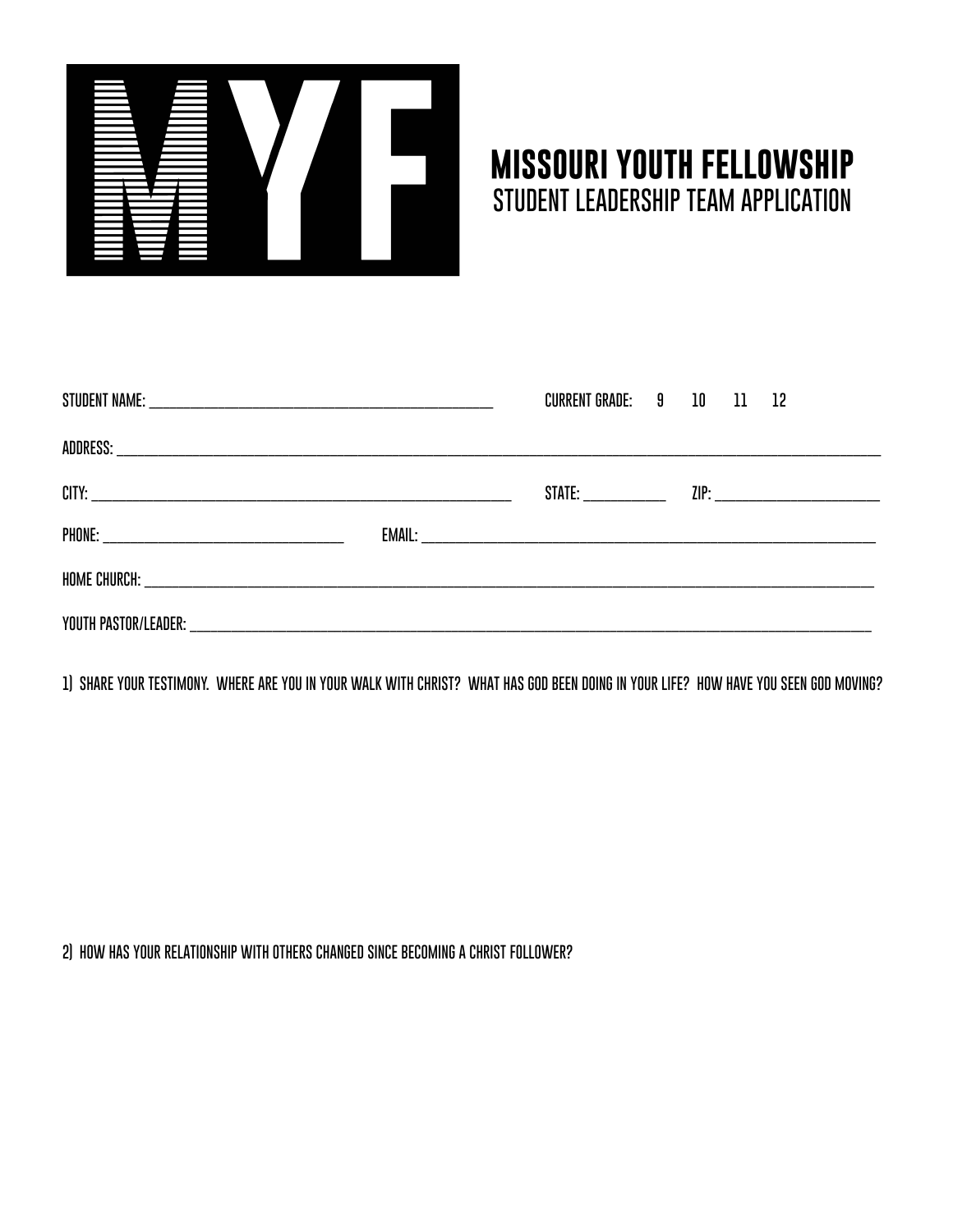**WHAT LED YOU TO APPLY FOR THE MYF STUDENT LEADERSHIP TEAM?**

**THROUGH SELF-ANALYSIS, WHAT ARE SOME LEADERSHIP QUALITIES YOU HAVE THAT WOULD ENABLE YOU TO EFFECTIVELY SERVE ON THE MYF STUDENT LEADERSHIP TEAM?**